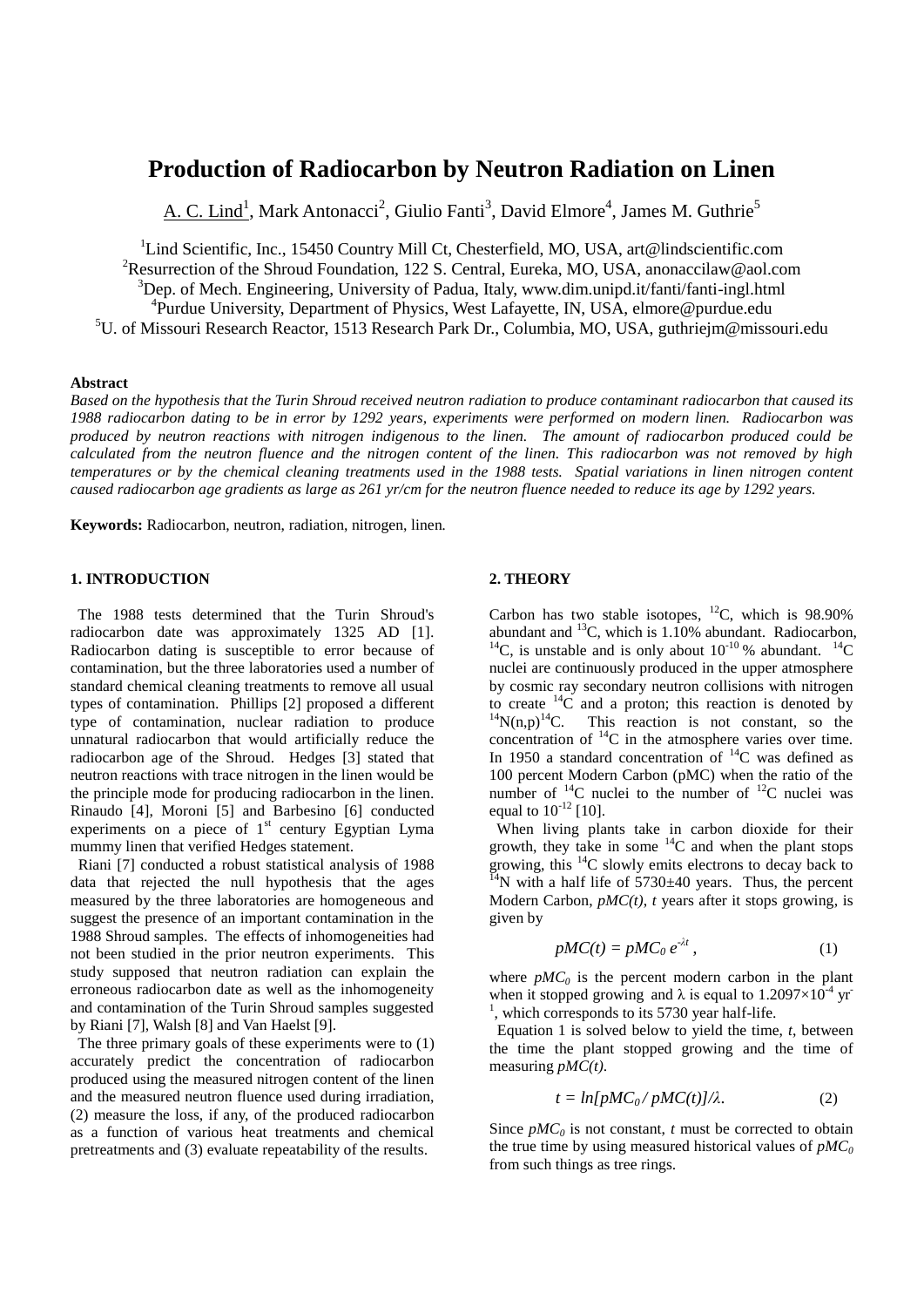The true age differs from the radiocarbon age by *Δt* if  $pMC<sub>0</sub>$  is incorrectly assumed to be equal to 100, but it is not. The value of *Δt* is given in Equation (3) below.

$$
\Delta t = \ln[pMC_0/100]/\lambda. \tag{3}
$$

Figure 1 plots Equation 3 for different initial values of  $pMC_0$  and shows that when  $pMC_0$  is equal to 116.88 pMC, the radiocarbon age appears to be 1292 years younger than actual, as appeared to be the case in the 1988 radiocarbon dating of the Turin Shroud.



**Figure 1.** Radiocarbon age appears *Δt* years younger if the initial percent Modern Carbon, *pMC<sup>0</sup>* , is greater than 100 and no correction is made.

 Because linen contains trace amounts of nitrogen, if linen receives neutron radiation, additional  ${}^{14}C$  will be produced in the linen. This will increase its *pMC<sup>0</sup>* value by an unknown amount and causes an error in the true age unless the neutron fluence and nitrogen content are known to make the proper correction using Equation 3. The increase,  $\Delta p \overline{MC}$ , in  $p \overline{MC}$  caused by the <sup>14</sup>N(n,p)<sup>14</sup>C neutron reaction is given by the following equation.

$$
\Delta pMC = 10^{12} n_0 \sigma [M_C/f_C] [f_N/M_N] \times 100 pMC, \quad (4)
$$

where  $n_0$  is the neutron fluence in n⋅cm<sup>-2</sup>,

 $\sigma$  is the 1.81×10<sup>-26</sup> m<sup>2</sup> cross section for thermal neutrons,

- $f_c$  is the weight fraction of <sup>12</sup>C (for the linen used, this was 0.4322, obtained from total carbon weight fraction by multiplying it by the 0.9890 natural abundance of  ${}^{12}$ C).
- $f_N$  is the weight fraction of  $14N$  (obtained from total nitrogen weight fraction by multiplying by the 0.9963 natural abundance of  $^{14}N$ ),

 $M<sub>C</sub>$  is the isotopic weight of <sup>12</sup>C (12.000 g) and  $M_N$  is the isotopic weight of <sup>14</sup>N (14.003 g).

## **3. EXPERIMENTAL**

 **Linen Used:** A sheet of unbleached modern plain-woven flax linen [11], which measured 0.99 m in the warp direction by 1.56 m in the weft direction, was used in this study. It was thoroughly washed in a mild detergent and rinsed repeatedly in distilled water before using. The areal density of the linen was 25 mg∙cm-2 and the thread density was 13 threads/cm in the warp and 15 threads/cm

in the weft directions. Its measured total carbon weight fraction was  $0.4307 \pm 0.0002$  Three pieces were taken from this sheet at two major locations for neutron irradiation at three different times, as shown in Figure 2. Two  $\approx 0.5$  g samples were taken from region 2; one was irradiated in carbon dioxide with  $1.07 \times 10^{14}$  n⋅cm<sup>-2</sup> and the other in air with  $1.04 \times 10^{14}$  n⋅cm<sup>-2</sup>. Approximately 11 g of Region 5 was irradiated with 1.07×10<sup>14</sup> n⋅cm<sup>-2</sup> and ≈0.5 g of this piece, denoted as Region 4, was used for radiocarbon measurements. Samples measured for radiocarbon content weighed between 7 and 20 mg.



showing locations of samples.

**Nitrogen Concentration Measurements:** [12] The first measurements of nitrogen weight fractions were made using three samples each weighing about 1.5 g taken from Region 1. The result was  $720\pm32$  ppm, so  $720$  ppm was used in our calculations for the 18 neutron-irradiated samples in the adjacent Region 2. Subsequent nitrogen measurements were made on 10 mg samples to better conform to the sizes of the radiocarbon samples and so that spatial variations in nitrogen content could be determined; the accuracy of these measurements was 5%. Seventeen measurements in Region 3 surrounding Region 2 yielded a nitrogen content of  $614±50$  ppm that was significantly smaller than measured in Region 1. Region 4 contained another 21 neutron–irradiated samples; surrounding this region, 29 samples in Region 5 were measured for nitrogen content and yielded a weight fraction of  $566\pm62$  ppm.



**Figure 3**. Measured total nitrogen contents for all samples.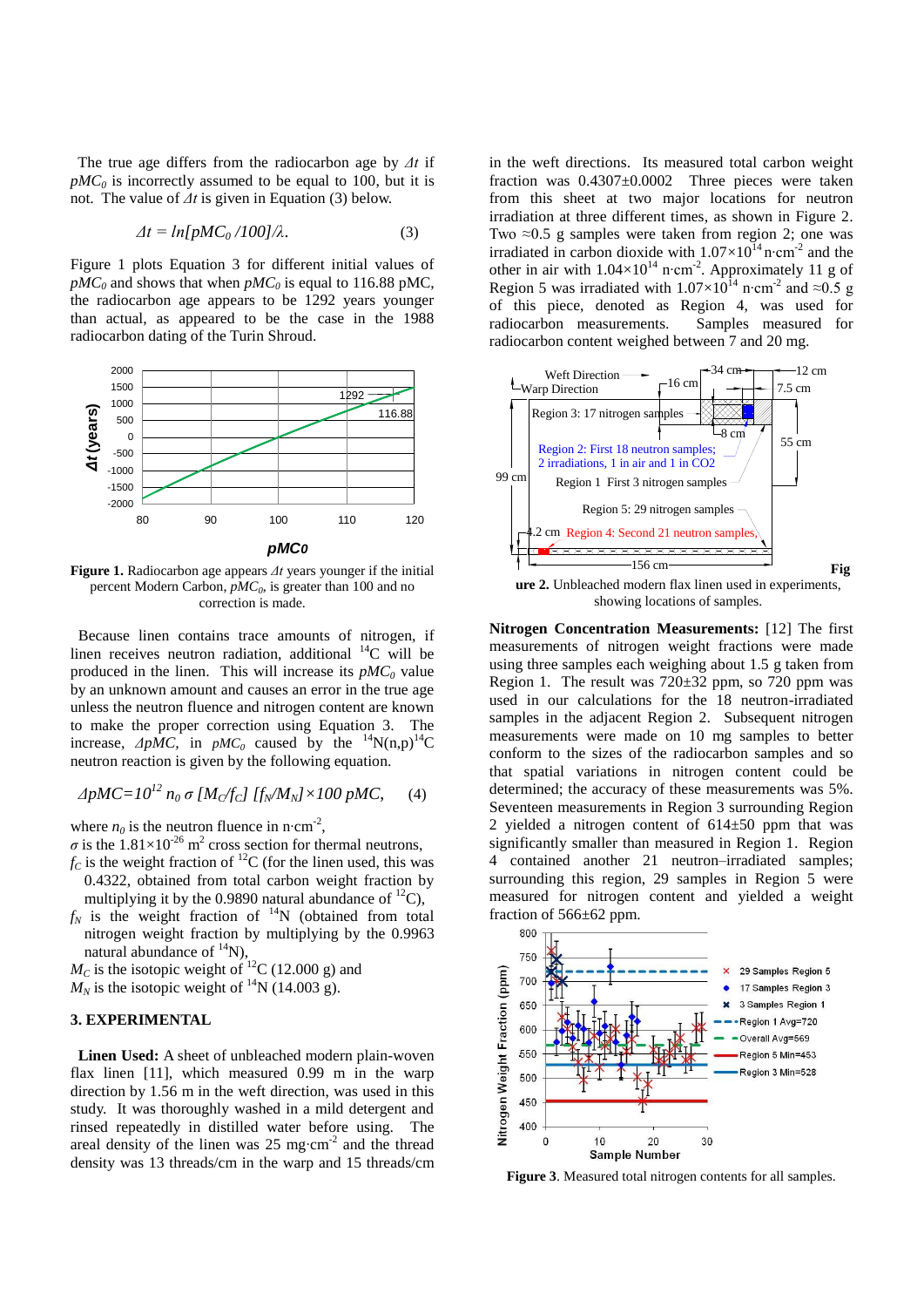Figure 3 plots the results of all the nitrogen measurements. The normalized distributions of nitrogen weight fractions for samples plotted in Figure 3 are shown in Figure 4.



**Figure 4.** Normalized distributions of nitrogen weight fractions.

 In the following, the measured radiocarbon that was produced by neutron irradiation was compared with the calculated amount using Equation 4. For this comparison to be valid, it is necessary to measure both the weight fraction of nitrogen,  $f_N$ , and the radiocarbon content, pMC, in the same sample. Unfortunately, both measurements are destructive and the nitrogen content varies significantly from place to place in the linen, so precise one-to-one comparisons were not possible. Fortunately, the Region 2 samples that were studied fappeared to be fairly homogeneous because the measured results were consistent with a nitrogen weight fraction of 720 ppm.

**Radiocarbon Measurements:** [13, 14] All radiocarbon measurements had errors of about  $\pm 0.75$  pMC; none were larger than 1.1 pMC. The percent Modern Carbon of a virgin linen sample from Region 2 measured 107 pMC; this is larger than 100 pMC because of the remnants of radiocarbon produced in the atmospheric nuclear tests in the 1950's. A linen piece from Region 2 was neutron irradiated in carbon dioxide gas with a neutron fluence of  $1.07\times10^{14}$  n⋅cm<sup>-2</sup>. Equation 4, using the average 720 ppm nitrogen content, predicted an increase of  $27.55\pm1.38$ pMC which when added to the 107 pMC yields 134.55±1.38 pMC. Errors of ±5% are included because nitrogen measurements had this accuracy. The measured value was  $134.89 \pm 0.76$  pMC. This good agreement demonstrates the validity of Equation 4.

 This good agreement is in contrast to the result obtained for linen irradiated with a fluence of  $1.04 \times 10^{14}$  n⋅cm<sup>-2</sup> in an air-filled 3 mL vial. The calculated value was  $133.77 \pm 1.34$  pMC, but the measured value was  $224.6 \pm 0.9$ pMC. Subtracting the baseline value 107 pMC from each of these indicates that the increase in radiocarbon when irradiated in air was 117.6 instead of the predicted 26.77 pMC, a factor of 4.39 times more than predicted. An approximate calculation indicated that this extra radiocarbon could be accounted for by the production of

radiocarbon in the 70% nitrogen in air that surrounded the linen and diffused into it.

 Experiments were conducted to determine if the radiocarbon that was produced in the surrounding air would diffuse out at room temperature. After waiting 116 days, the measured radiocarbon content had dropped only 12.2 pMC to  $212.4 \pm 1.1$  pMC, which was too slow to obtain an accurate rate at which the radiocarbon was diffusing from the linen. To speed the diffusion process as well as obtain temperature dependent diffusion data, elevated temperature diffusion experiments were conducted. Five samples were heated for 75 minutes at different temperatures, 130, 175, 200, 225, and 245 ˚C. Figure 5 shows these samples after heating along with a non-heated sample.



**Figure 5.** Appearance of six linen samples after heating for 75 minutes at indicated temperature.

 The radiocarbon that remained after the heat treatments was measured and is shown in Figure 6; the extra points are for repeat measurements. The line at 133.77 pMC is the predicted value from Equation 4. If no points lie below this line, it indicates that only the radiocarbon produced from the nitrogen in the air diffused out of the sample and that the radiocarbon produced from the nitrogen within the linen did not leave the samples during heating at temperatures up to 245 ˚C for 75 minutes.



**re 6.** Measured radiocarbon remaining after 75 minute heat treatments between 130 and 245 ˚C.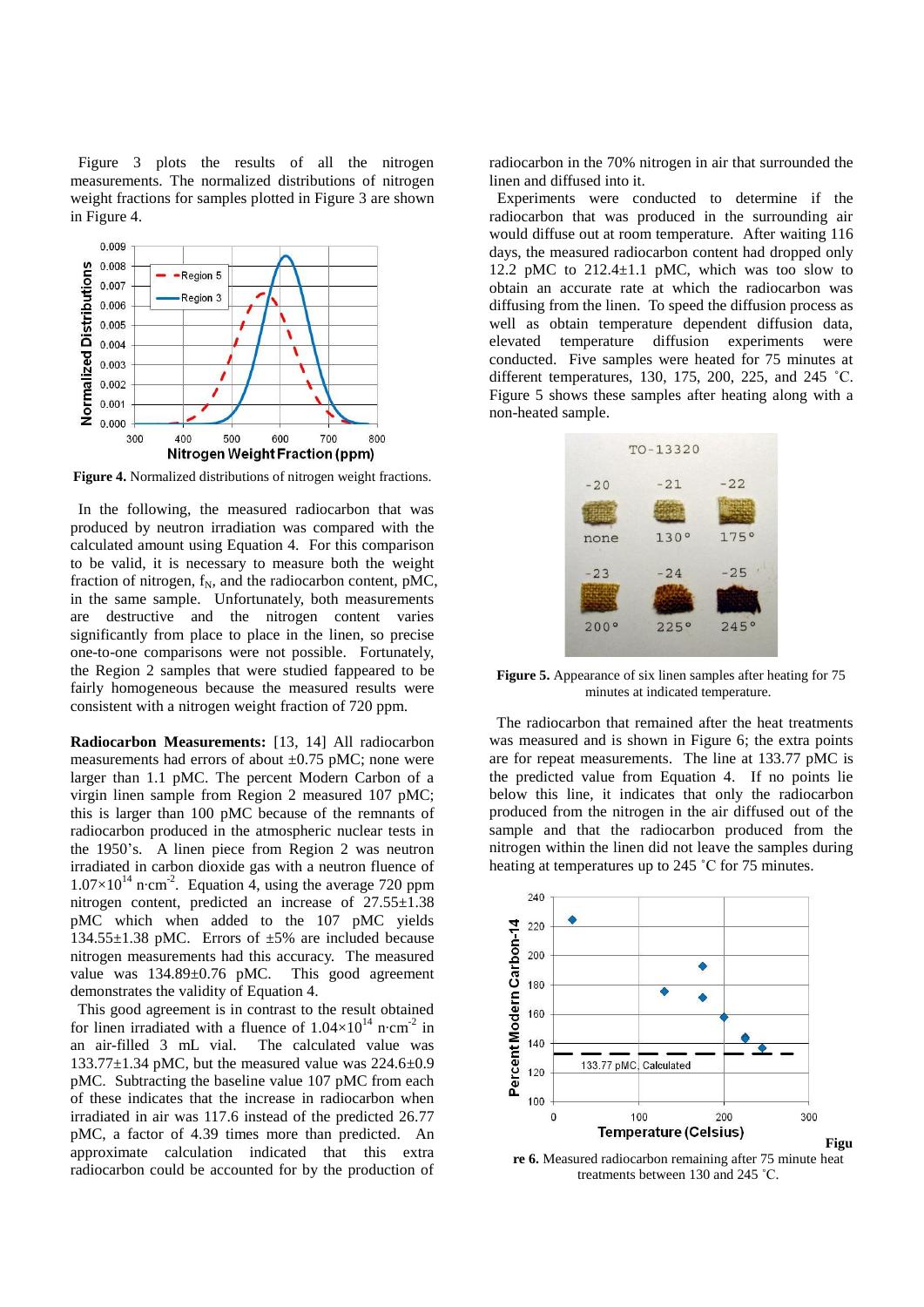The diffusion rates for the heated samples were computed using the unheated sample as the reference. Two room temperature diffusion rates were determined from room temperature measurements at times of 114, 294 and 410 days after irradiation. The diffusion rates are plotted in an Arrhenius format in Figure 7. It is important to note that in computing the diffusion rates, the diffusion was not assumed to be linear because it is actually exponential. Thus, more than two points are required to compute the exponential diffusion rate; the third point was the level to which the radiocarbon declined. The predicted value was 133.77±1.34 pMC; other values were also tried and the value of 133.4 pMC gave the lowest  $R^2$ value in the Arrhenius plot. This further verifies the validity of Equation 4. It also verifies that only the radiocarbon produced from the nitrogen in the air diffused out of the sample and that the radiocarbon produced from the nitrogen in the linen remained in the sample at temperatures up to 245 ˚C for 75 minutes.



**Figure 7.** Least squares fit to Arrhenius plot of diffusion rates

 The Arrhenius plot provides the rate constants k(T) for the diffusion process for all temperatures, T, that lie on the straight line fit. The result is given in Equation 5.

$$
k(T) = e^{6.595} \times e^{-7079.3/T} = 731.4 e^{-7079.3/T}
$$
 (5)

From Equation 5, the rate constant at room temperature (293 K) for diffusion of the radiocarbon produced from the nitrogen in the air is  $2.34 \times 10^{-8}$  sec<sup>-1</sup>, or 0.74 yr<sup>-1</sup>. Thus, after 6 years the fraction of this radiocarbon remaining in the linen will be  $e^{-0.74 \times 6} = 0.012$ , or 1.2%. This is very slow for diffusion of gases in polymers. The quantity 7079.3 in the exponent of Equation 5 corresponds to an activation energy of 58.9 kJ/mole, which is not an uncommon value for diffusion of carbon dioxide or other gases through amorphous polymers. However, the pre-exponential factor of 731.4 is very small for diffusion in fibrous polymers. The reason is probably because flax fibers are highly crystalline and diffusion is virtually zero through crystalline material. Thus, the diffusion most likely occurs along the labyrinth of

amorphous material between the crystals that hold them together. This torturous path greatly slows the diffusion and could explain the very small pre-exponential factor.

**TABLE 1. Description of Chemical Treatments Used**

| Type of      |                                            |
|--------------|--------------------------------------------|
| Pretreatment | <b>Chemical Pretreatment</b>               |
| Arizona A    | 0.5% HCl for 2 hours at room               |
|              | temperature (RT)                           |
|              | 0.25% NaOH for 2 hours at RT               |
|              | Dilute acid wash                           |
| Arizona B    | Commercial detergent (1.5% SDS) for        |
|              | 1 hour at RT                               |
|              | Wash with distilled water                  |
|              | $0.1\%$ HCl for 1 hour at RT               |
|              | Commercial detergent (1.5% Triton X-       |
|              | 100) for 1 hour at RT                      |
|              | Soxhlet extraction with ethanol for 1      |
|              | hour                                       |
|              | Wash with water for 1 hour at $70^{\circ}$ |
| Oxford A     | Petroleum ether for 1 hour at $40^{\circ}$ |
|              | 1M HCl for 2 hours at $80^\circ$           |
|              | 1M NaOH for 2 hours at $80^\circ$          |
|              | Dilute acid wash                           |
| Oxford B     | Oxford A followed by 2.5% NaOCl            |
|              | ( $pH=3$ ) for 30 min at RT                |
| Zurich A     | Ultrasonic wash in distilled water for 1   |
|              | hour at RT                                 |
| Zurich B     | Zurich A followed by 0.5% HCl for 2        |
|              | hours at RT                                |
|              | 0.25% NaOH for 2 hours at RT               |
|              | Dilute acid wash                           |
| Zurich C     | Zurich A followed by 5% HCl for2           |
|              | hours at $80^\circ$                        |
|              | 2.5 % NaOH for 2 hours at RT               |
|              | Dilute acid wash                           |
|              |                                            |

**Effects of Chemical Pretreatments:** Neutron-irradiated samples from both Regions 2 and 4 were subjected to chemical pretreatments like those used in the 1988 radiocarbon dating of the Turin Shroud. Table 1 describes the chemical treatments that were used to duplicate those used by Oxford, Zurich and Arizona. Figure 8 shows the results of the chemical treatments for samples in Regions 2 and 4. The lower bounds marked in Figure 8 are explained as follows. The smallest nitrogen concentration measured in Region 3, which surrounds Region 2, was 528 ppm. From this and the neutron fluence of  $1.04\times10^{14}$ n⋅cm<sup>-2</sup> that this linen received, Equation 4 predicts that the pMC for Region 2 will not fall below 126.6±0.98 pMC. If it falls below, then some radiocarbon that was produced within the linen is removed by the chemical treatment. Likewise, the smallest nitrogen concentration measured in Region 5, surrounding Region 4 and which received  $1.07\times10^{14}$  n⋅cm<sup>-2</sup>, was 453 ppm; this results in a lower bound of  $124.3\pm0.87$  pMC for Region 4. Only one sample falls below its lower bound and that is the Region 4 sample that received the Zurich C treatment, which actually was not as harsh as the Oxford B treatment.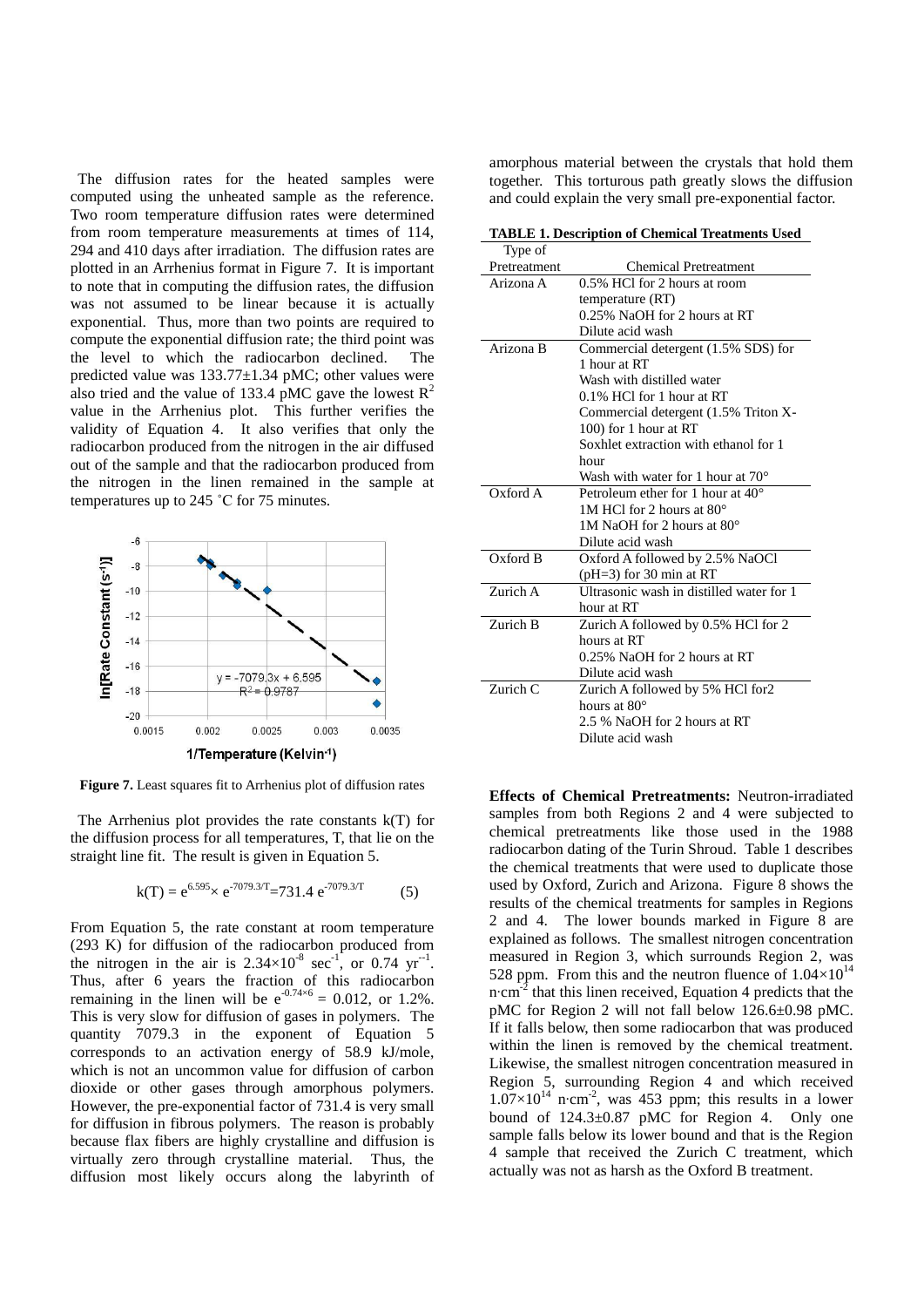

**Figure 8.** Percent Modern Carbon remaining in samples from Regions 2 and 4 after chemical treatments.

**Effects of a Thermal Treatment followed by Chemical Pretreatments:** Using some samples from the irradiated linen that was used in the chemical pretreatment experiments, similar experiments were conducted, but the samples were heated for 75 minutes at 175 °C prior to the chemical treatments. The temperature of 175 ˚C was chosen because Figure 4 shows that this heat treatment produces a small but noticeable color change, more than any change that was observed on the samples used in the 1988 tests. Figure 9 shows the results of these experiments. Region 4 samples Oxford A and B fall slightly below the lower bound for this region, but this is attributed to a large variation in nitrogen content. As an example of the inconsistencies caused by variations in nitrogen contents, notice that Oxford A is lower than Oxford B even though Oxford B is a much harsher treatment.



**Figure 9.** Percent Modern Carbon remaining in samples from Regions 2 and 4 after both thermal and chemical treatments.

Comparing Figures 8 and 9, one might expect that samples both heat and chemically treated would have lower radiocarbon contents than those only chemically treated, but that is not true for all chemical treatments. This inconsistency is most likely caused by the variations in nitrogen content that occur throughout the linen. Within this error, it appears that no radiocarbon created within the flax fibers was removed by heat and chemical treatments.

**Gradients of Nitrogen Inhomogeneities:** While measurements of nitrogen concentrations at random locations in the linen confirmed that the nitrogen content is inhomogeneously distributed, it did not provide information on the spatial gradients of nitrogen variation and how this might affect the radiocarbon dating of closely-spaced samples. Therefore, closely-spaced samples were cut from 1 cm by 5 cm linen pieces obtained from Region 3 that surrounds Region 2, and Region 5 that surrounds Region 4, and their nitrogen contents were measured. Figure 10 shows how the samples were cut. The perimeters of the 1 cm×1 cm squares, which weighed 10 mg, were measured for nitrogen content. The centers, which weighed 15 mg, were retained in case additional measurements were required.



Figure 10. Samples for measuring gradients of nitrogen concentrations were cut from 1 cm×5 cm linen pieces.

The results are plotted in Figures 11 through 14. Figure 11 shows the nitrogen weight fractions for samples in region 3 and Figure 12 shows how these samples would radiocarbon date in 1988 if irrradiated in 33 AD with a neutron fluence of  $8.3 \times 10^{13}$  n⋅cm<sup>-2</sup>. Equations 3 and 4 were used to determine this neutron fluence to make the linen appear 1292 years younger if the nitrogen weight fraction was the average of all samples measured in this linen, namely, 569 ppm. The time period of 1292 years corresponds to the suspected age error in the 1988 radiocarbon dating of the Turin Shroud. Figures 13 and 14 are like Figures 11 and 12 except they are for samples taken from Region 5.

 Figures 11 and 12 for Region 3 show nitrogen concentrations ranging between 528 and 653 ppm and the corresponding radiocarbon dates ranging between 1241 and 1502 AD instead of 33 AD. The gradients are as large as 125 ppm/cm and 261 years/cm.

 Figures 13 and 14 for Region 3 show nitrogen concentrations ranging between 532 and 606 ppm and the corresponding radiocarbon dates ranging between 1241 and 1405 AD. The gradients are as large as 60 ppm/cm and 126 years/cm.

 These gradients in radiocarbon dates calculated from the measured nitrogen concentrations in Regions 3 and 5 are comparable with the gradients of about 41 yr/cm observed for the 1988 radiocarbon results.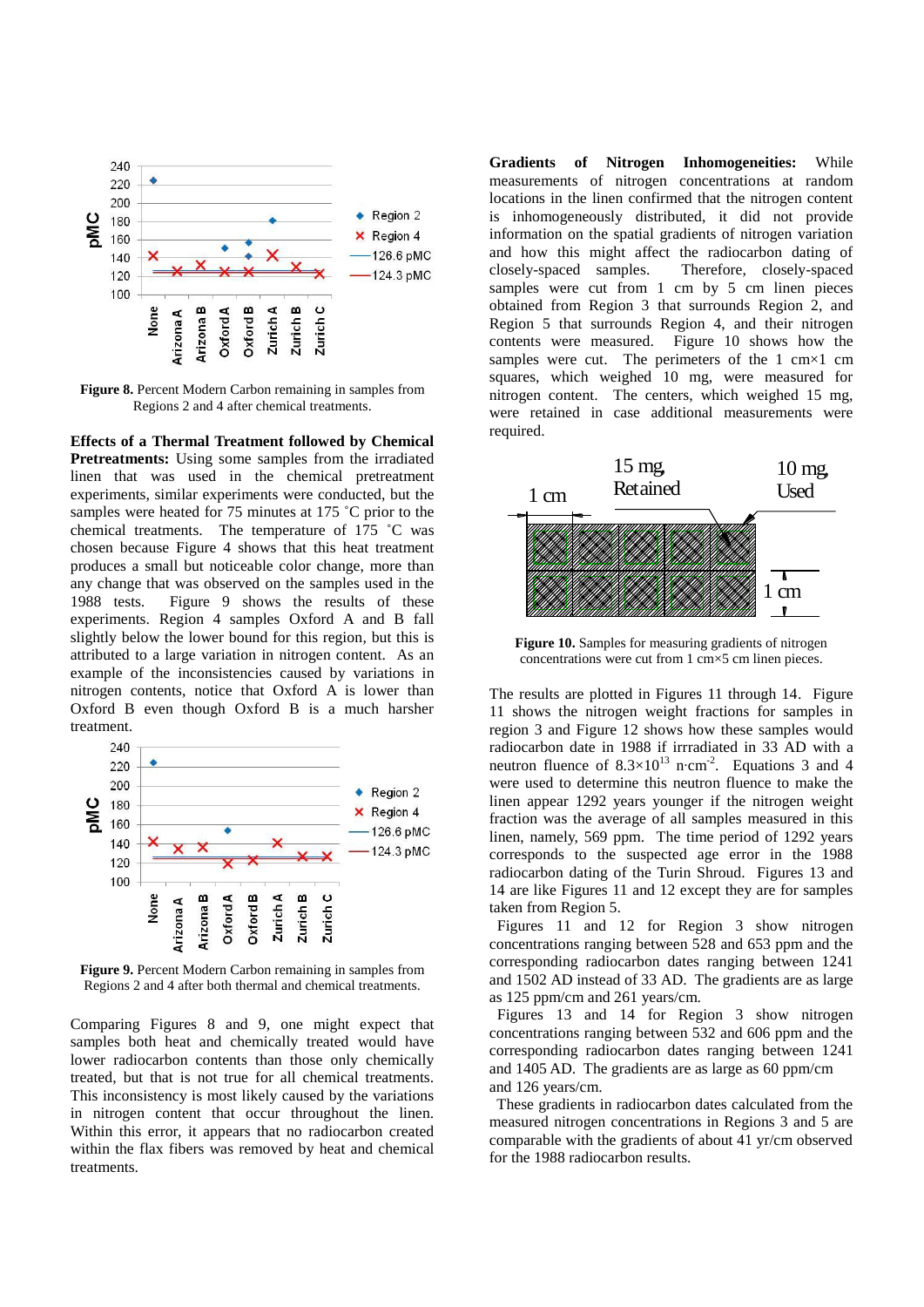

**Fig**

**ure 11.** Measured nitrogen weight fractions in linen samples from Region 3. The bar locations correspond to the 1 cm spacing of the samples shown in Figure 10.



**Figure 13.** Measured nitrogen weight fractions in linen samples from Region 5. The bar locations correspond to the 1 cm spacing of the samples shown in Figure 10.

## **4. CONCLUSION**

Neutron irradiation of flax linen increases the radiocarbon content by two distinct modes. The first mode is by nuclear reactions with nitrogen indigenous to the flax. Within the uncertainties caused by variations in nitrogen content of the linen, the amount of radiocarbon produced by this mode can be calculated from the neutron fluence and the nitrogen content of the linen. This radiocarbon was not removed by high temperatures or by the chemical cleaning treatments used in the 1988 tests. Thus, this radiocarbon acts as a contamination that is indistinguishable from the natural radiocarbon in the linen and it will act to reduce the radiocarbon age of the linen..

 The second mode of generating radiocarbon is by nuclear reactions with the nitrogen in the air that surrounds the linen and then enters the linen. These experiments have shown that the amount of radiocarbon produced by this mode and which enters the linen can be estimated if the linen is of known volume, is in a closed container of known volume, and it remains there for many days. Experiments were not conducted to determine how much radiocarbon produced by this mode enters the linen if the linen is not in a closed container or if it is removed



**gure 12.** Calculated radiocarbon dates of the samples from Region 3 shown in Figure 11; see text.



**igure 14.** Calculated radiocarbon dates of the samples from Region 5 shown in Figure 13; see text.

from the container soon after irradiation. The most important finding of this research concerning radiocarbon produced in the air surrounding the linen is that it is not permanently bound to the linen and 99% of it diffuses out in about six years at room temperature. Furthermore, virtually all of this radiocarbon can be removed in minutes by exposure to elevated temperatures or by the chemical cleaning treatments used in the 1988 tests.

 Thus, if the Turin Shroud received neutron irradiation, its carbon-14 content would increase, causing its radiocarbon age to be younger despite experiencing thermal heating greater than it received in the 1532 Chambery fire and by the pretreatment cleaning procedures employed in the 1988 tests.

 In addition, significant spatial variations of nitrogen were measured in the modern linen used in these experiments. Calculations showed that these variations would cause radiocarbon age gradients as large as 261 yr/cm if it received the neutron fluence needed to reduce its age by 1292 years. If the Turin Shroud had received neutron irradiation and the Shroud's natural variations of nitrogen content were similar to these found in the linen used in this study, these radiocarbon age gradients could explain Riani's [7] conclusions that the Shroud's radiocarbon dates were inhomogeneous.

**Fi**

**F**